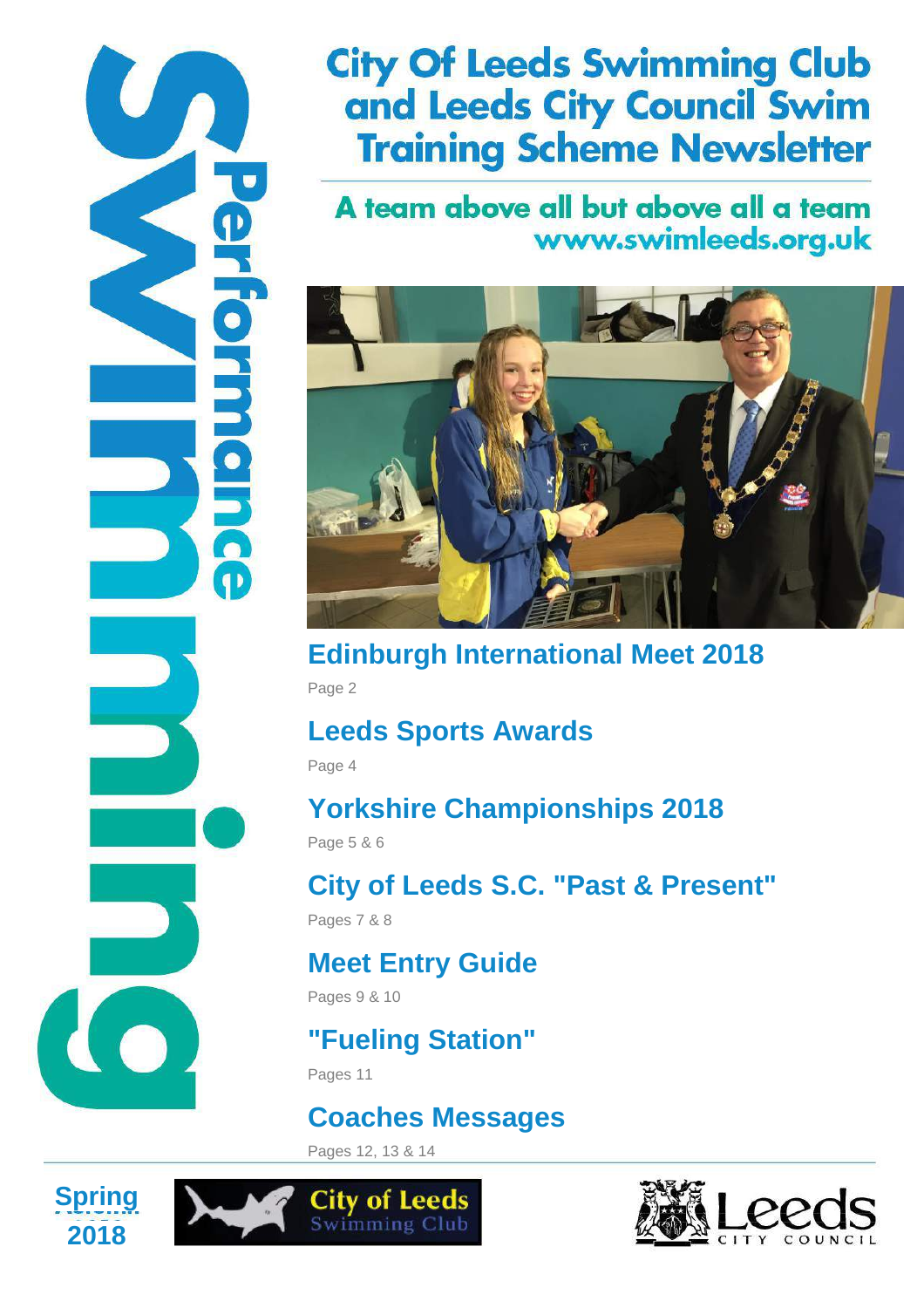## **Head Coach's Column**

As we approach the middle of May we are already in week 10 of the final cycle of the season. This is due to the British Championships being five weeks earlier following the programme for Commonwealth Games.

A very encouraging start to the year with a massive medal and final haul at Yorkshire Championships, with lot of first time qualifiers that are now on their journey of competitive<br>swimming. The National The National Championships qualification period began in March and we are currently looking at taking over thirty swimmers to the British Championships in Sheffield at the end of July, there will only be one or two programme's in Great Britain that can boast that amount of athletes competing at the highest domestic meet of the season in the UK.

Following the Edinburgh British Championships we have had a team of athletes and staff that have been representing and will be representing Great Britain and England over the past few months and the forth coming months. Ciara Schlosshan has been selected for her third European Junior Championships and Leah Crisp has been selected for her second. Along with the two Girls I will be Head Coach of the Males team at the European Championships, while chairman of City of Leeds Swimming Club, Rod Wardle will be Lead Team Manager. This will follow on from Rod's role of Lead Team Manager at the<br>Commonwealth Games in Commonwealth Games Australia in April. Strength & Conditioning Coach Tim Jarrett and Scheme Coach Craig Robertson represented Team England on the Phase 3 National Camp in Marseille along with Rebecca Clynes, Leah Crisp and Tia Ward.

# **Edinburgh International Meet 2018**

The epitome of high performance swimming and the highlight of the domestic swimming calendar in the UK, the British Championships creates a platform for outstanding results including personal bests, new records and selection to international teams. Over 500 competitors travelled from all corners of the UK to swim in this prestigious event.

This year, due to the timing of the Commonwealth Games, the British Championships were merged with the Edinburgh International Swimming Meet 2018, which took place at the Royal Commonwealth Pool over four days (1st - 4th March 2018). A large contingent from the City of Leeds Swimming Club competed against some of the best swimmers in the World, including the likes of Mireia Belmonte, Spain's Olympic, World and European Champion and Great Britain's very own Adam Peaty!

Our swimmers performed exceptionally well to put together the following results:

> **4 x GOLD 1 x SILVER 3 x BRONZE 10 x FINALISTS**

**Gold Medallists:** Leah Crisp (1500m Freestyle (Senior), 400m Freestyle & 800m Freestyle (Junior), Rebecca Clynes (200m IM)

**Silver Medallists:** Sophie Hobbah (200m Backstroke)

**Bronze Medallists:** Ciara Schlosshan (50m, 100m & 200m Butterfly)

**Finalists:** Rebecca Clynes (50m, 100m & 200m Breaststroke), Myles Stirk (100m Freestyle, 50m & 200m Backstroke), Leah Crisp (200m Freestyle), Sophie Hobbah (100m Backstroke), Jonathon Milner (400m Ind. Medley), Charlotte Robinson (200m Butterfly),

A huge well done to our swimmers and a massive thank you to the Team Managers, Coaches and Support Staff who gave up their time to travel with the team to Edinburgh. Most of all, thank you to City of Leeds Swimming Club for their financial support of this team.

#### **Great Britain Team Selections:**

Congratulations to Ciara Schlosshan and Leah Crisp, who have been selected to represent Great Britain at the European Junior Swimming Championships in Helsinki, Finland following their excellent performances at the Edinburgh International Meet.

Congratulations also to our Head Coach, Richard Denigan and Club Chairman, Rod Wardle, who have also been selected to the Team Staff.

The European Junior Championships will take place in July 2018. Good Luck from all of us at Co Leeds S.C!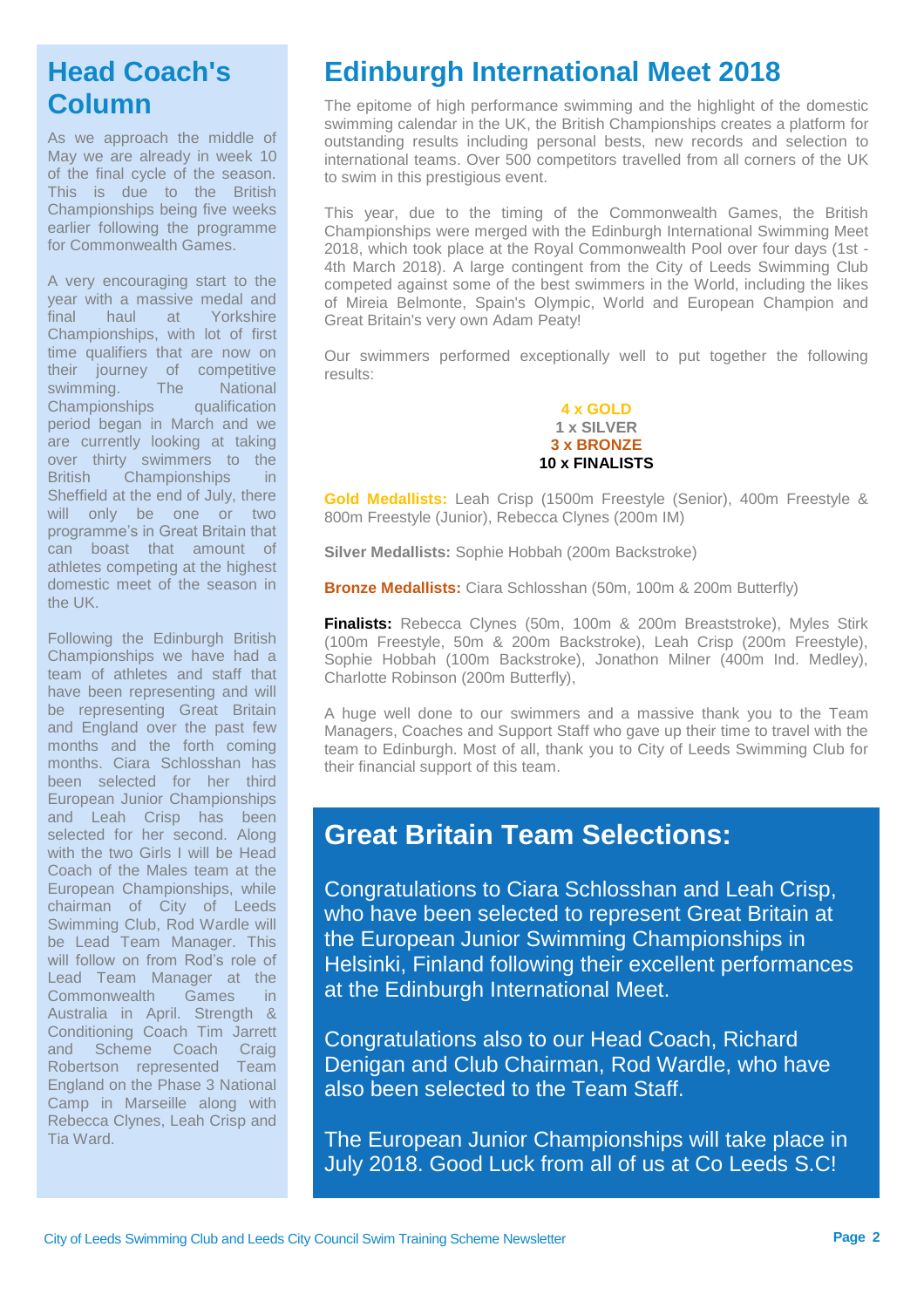## **Spring Development Gala 2018**



The Spring Development Gala took place at John Charles Centre for Sport, on 17th March 2018. Approximately 280 children aged 7-12, took part in the event which comprised of 50m races in each of the 4 strokes, as well as a 100m Individual Medley race (25m of each stroke). Children travelled from each of the Stage 8 Competitive Swimming Groups around the city to join those members of County East, County West and Regional Fast Track Squads in this competition.

The Development Gala is most often the introduction to competitive swimming for our young swimmers. Each year, the City of Leeds Swimming Club, in conjunction with Leeds City Council, runs 4 of these competitions. Usually, In November, January, April and July. These galas also offer the perfect opportunity for parents/guardians to have a taste of what it's like to help out at swimming competitions. Anybody interested in helping in the future should contact Vicki Spencer (vickispencer@hotmail.com).

For more information and full results from these events, please visit the City of Leeds Swimming Club's website (www.swimleeds.org.uk).

### **Swim England Coaching Course in Leeds!**

Leeds City Council hosted a Swim England Level 1 Coaching Course at Armley Leisure Centre during April 2018.

The course was predominantly made up of Stage 8 Coaches and Swimming Training Scheme Coaches, who had given up their spare time to further their knowledge in Coaching Swimming.

The 15 candidates worked with our County East and County West Squads on two occasions. They were also required to complete a portfolio of theoretical learning prior to the practical workshops.

The City of Leeds Swimming Club has contributed to the expenses of this course, ensuring that our team of coaches can continue to grow new knowledge and experiences.

For further information on the Swim England Coaching Courses, please visit www.swimming.org.

## **Head Coach's Column Continued…**

Sophie Hobbah and Rebecca Clynes are currently away at the World Schools Games. This just shows the strength in depth we have from both athletes and staff and how well the personnel are thought within the governing bodies. Within the scheme it is great to see coaches and swimmers progressing the test sets that we collectively do, there is some amazing progression from the 15m start and underwater work to the kick tests. These skills will benefit both long and short term. Moving forwards I wish all swimmers a successful summer period at which ever competitions you will be competing at. Keep the attendance high, the work ethic fantastic and the enjoyment phenomenal!

## **STS Summer Closure 2018**

The dates for the STS Summer Closure have already been communicated.

The last week of training will be week ending 28th July 2018.

First Session back after the Summer Break will be Monday 20th August 2018.

There will be no training 24th - 27th August (inclusive) due to the August Bank Holiday weekend.

For individual squad info, please see the notice board at JCCS.

Enjoy your Summer Breaks!

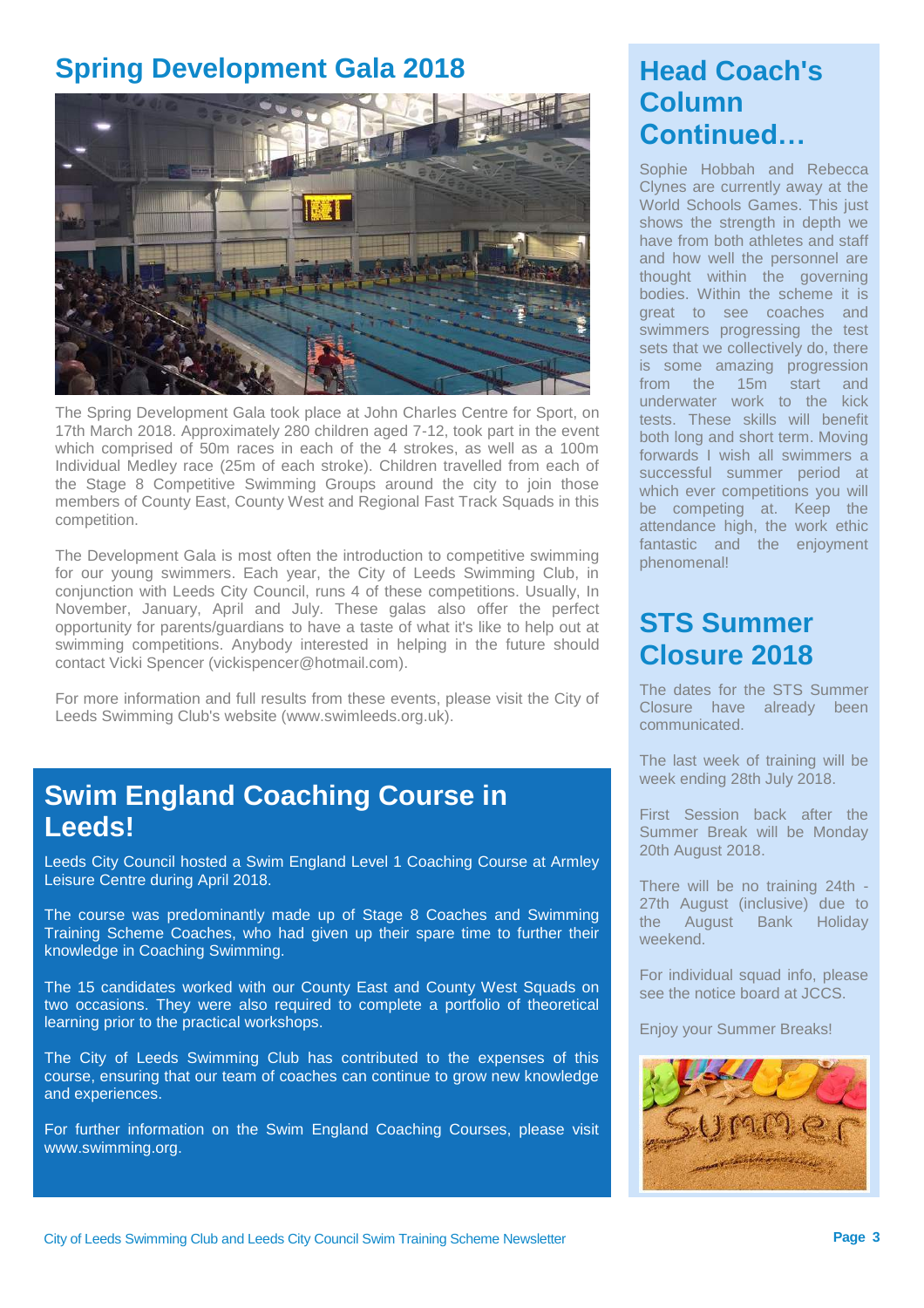## **Leeds Sports Awards 2018**

On the back of the Junior League success, the City of Leeds Swimming Club was nominated for an award in the Young Club/Team Performance category at the Leeds Sports Awards 2018.

The evening was a great success with over 120 members of the club attending. The team had an excellent night and came away highly commended in this category.

Well done to all the swimmers, coaches, team manager and officials who have been a part of this success. We are very proud of you.

Here is a selection of photos from the event…



## **Easy Fundraising:**

The City of Leeds Swimming Club are looking for new ways to raise funds to support our swimmers. We have recently registered with http://www.easyfundraising.org.uk/.

Easyfundraising.org.uk helps charities, schools, sports clubs, community groups, and other good causes to raise money when their supporters shop online. So far they have raised over £3 million for causes throughout the UK. It works in a similar way to many other loyalty shopping sites, but instead of earning points when you shop, you raise a donation for City of Leeds Swimming Club instead. It's as simple as that!

You can shop with over 2,000 well known stores and each will donate up to 15% of what you spend. For example, John Lewis will donate 1%, Amazon 2.5%, The Body Shop 6%, some insurance retailers will even donate up to £30 simply for taking out a policy with them - perfect for Holiday Travel Insurance!

The great thing is it won't cost you any more, plus they have lots of voucher codes and special discounts so you can actually save money while you help your good cause. There is no cost for the good cause either – their service is totally free. It is very easy to get started, just log on to **http://www.easyfundraising.org.uk/**.

**1. Click Support a Cause; 2. Click on 'Find a Cause' and select the cause you wish to support; 3. Fill out the quick form to register your details; 4. Find the retailer you want to shop with; 5. Click to visit the retailer, then shop as you normally would.** Your donation will be shown in your easyfundraising account within 30 days.

I am sure with Summer Holidays fast approaching some of us will be doing our shopping online, so please register with easyfundraising, it really is a very simple way to boost funds for the club. If you have any questions, please do not hesitate to see a member of the Supporters Committee! Happy Shopping!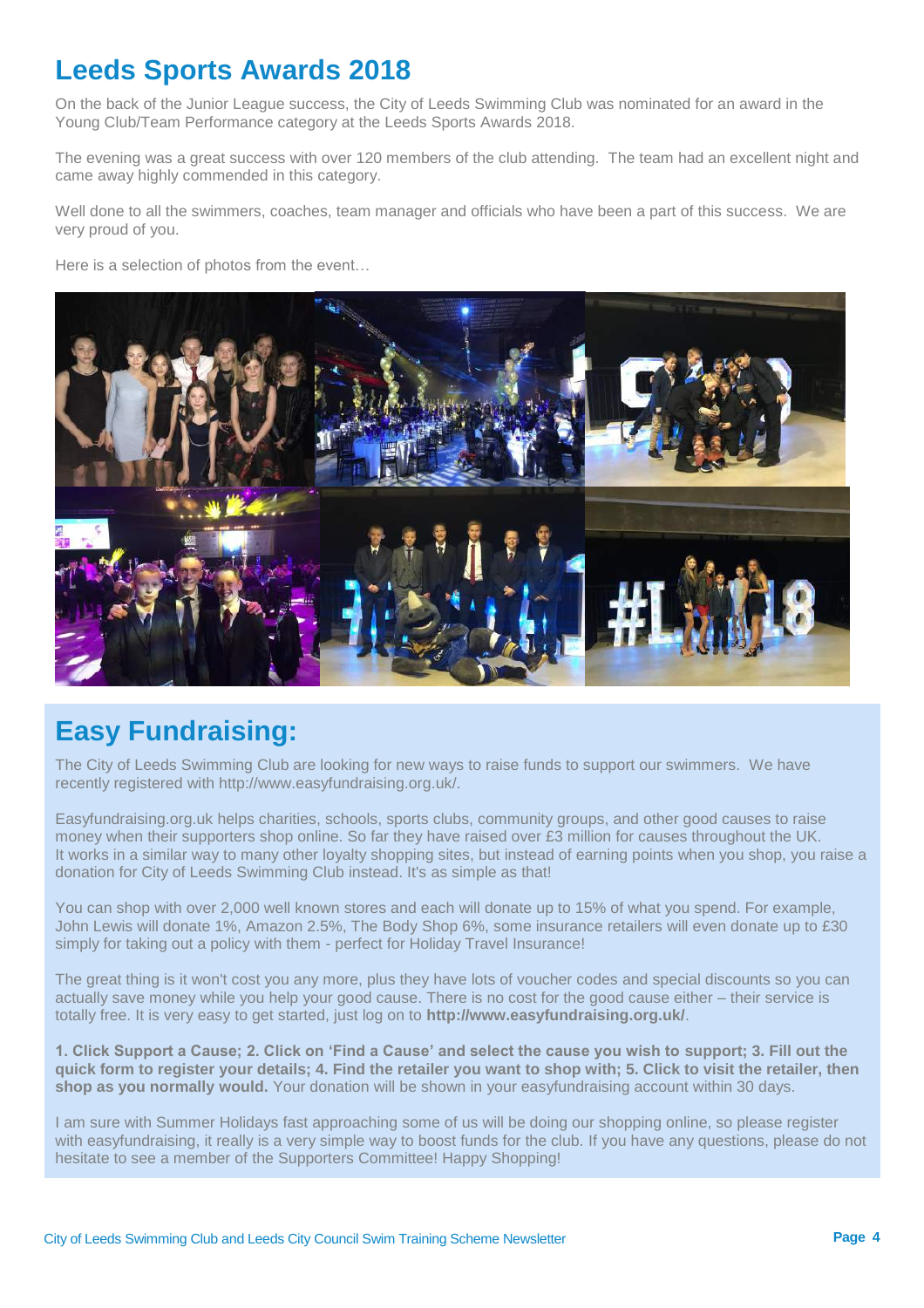

## **Swim England Experts**

Congratulations to Craig Robertson and Tim Jarrett on their recent appointments as the Swim England Zonal Sports Science Lead and Swim England Zonal Strength and Conditioning lead, respectively. They will be responsible for the development of their disciplines in their respective zones across the nation.

Craig will be working with an array of programmes providing key support such as: underwater stroke analysis, race analysis at National and International Competitions, production of race models for the "ideal" race, physiological support to specific athletes and education of coaches and Sport Science and Sports Medicine Practitioners (most recently speaking at the SSSM National Conference and North East and North West Coaches Conferences.)

Tim will be working across the North Region to provide education and support to club coaches for land-based training programmes. Tim will also be supporting England's talented swimmers at national training camps and international competitions through delivering race preparation routines. Over coming months, Tim will be collaborating with other Swim England practitioners to develop a Strength and Conditioning qualification for club coaches to enhance the quality of practice on a national level.



## **Yorkshire Swimming Association's Championships 2018**



Following a busy three weekends of competition, the City of Leeds Swimming Club came away with a massive amount of medals, finalists and personal best times.

#### **88 x GOLD 72 x SILVER 51 x BRONZE 376 x TOP 10 FINISHES**

**Gold Medalists:** A. Ashcroft (7), E. Paniagua-Gutierrez (7), I. Logan (6), C. Robinson (6), K. Khodakhah (5), A. Rehal (5), L. Smith (4), M. Yeomans (4), R. Clynes (3), B. Shelton (3), M. Stirk (3), T. Ward (3), D. Clapham (2), L. Crisp (2), O. Hidayat (2), S. Hobbah (2), J. Levison (2), C. Schlosshan (2), L. Thomson (2), I. Williams (2), M. Comrie (1), E. Sutcliffe (1), M. Bradley (1), I. Goodwin (1), J. Milner (1), R. Palmer (1).

**Silver Medalists:** A. Ashcroft (5), I. Logan (5), L. Smith (4), K. Khodakhah (3), A.. Rehal (3), H. Senior (3), B. Shelton (3), L. Thomson (3), I. Williams (3), L. Birrell (2), M. Bradley (2), M. Comrie (2), I. Goodwin (2), R. McEwen (2), J. Milner (2), M. Stirk (2), J. Butterfield (1), E. Cooper (1), L. Crisp (1), N. Dulay (1), M. Greene (1), O. Hidayat (1), S. Hobbah (1), K. Hodgson (1), J. Idris (1), F. Johnson (1), J. Levison (1), D. Mathias (1), E. Paniagua-Gutierrez (1), K. Russell (1), E. Sutcliffe (1), J. Teale (1), T. Ward (1), E. Watkins (1), M. Yeomans (1).

**Bronze Medalists:** I. Goodwin (3), A. Rehal (3), B. Shelton (3), L. Thomson (3), N. Carroll (2), D. Clapham (2), M. Comrie (2), R. Dunn (2), K. Hodgson (2), J. Idris (2), R. McEwen (2), M. Moorhouse (2), E. Paniagua-Gutierrez (2), K. Russell (2), L. Smith (2), L. Ainley (1), J. Broome (1), R. Clynes (1), E. Cooper (1), K. Khodakhah (1), J. Levison (1), I. Logan (1), D. Mathias (1), E. Potts (1), M. Sharp (1), E. Sutcliffe (1), J. Sykes (1), J. Teale (1), M. Vakourov (1), I. Williams (1), A. Wood (1).

Please continue to the next page for more results…

City Council Swim Training Scheme Newsletter **City Council Swim Training Scheme Newsletter Page 5**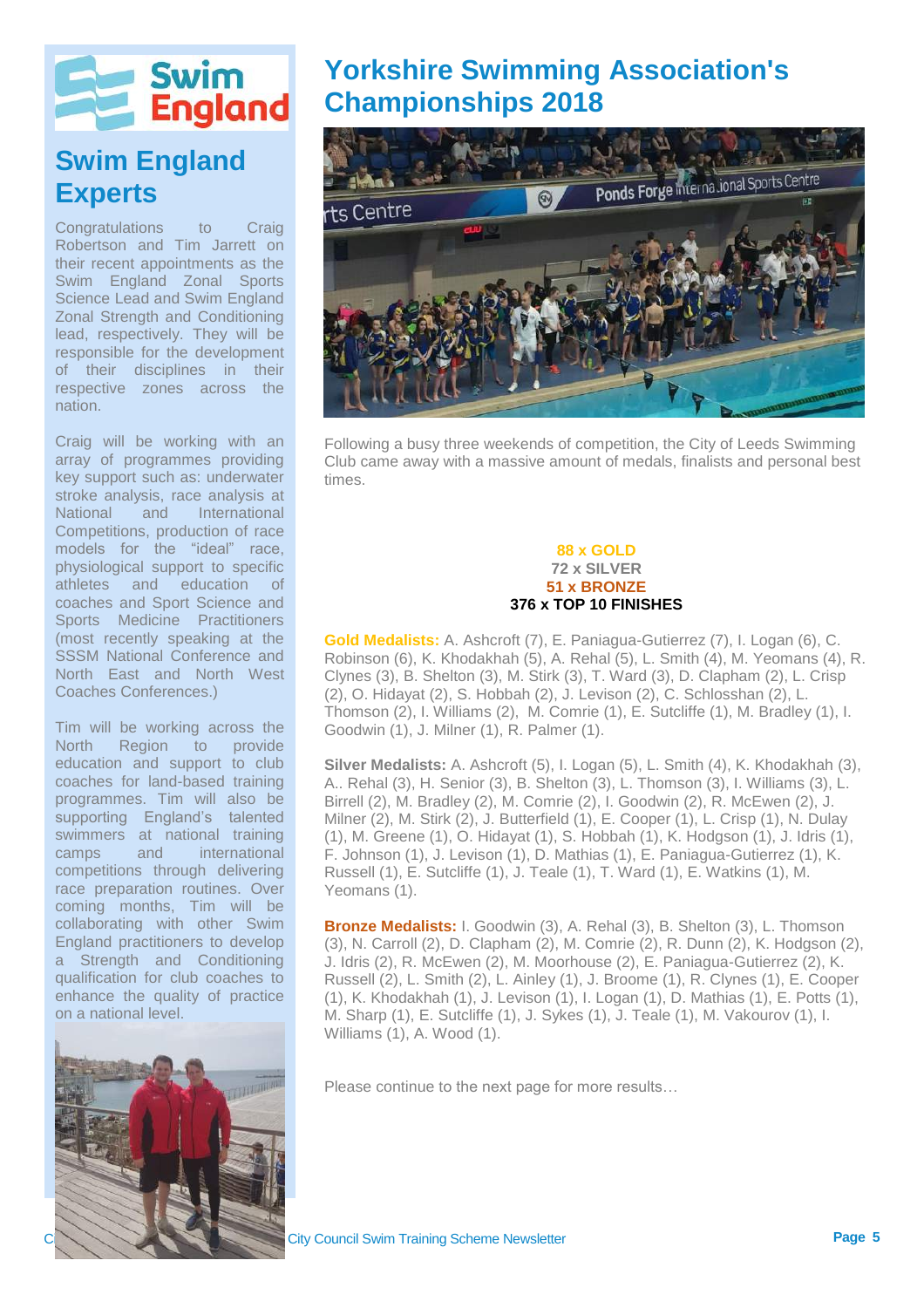## **Yorkshire Swimming Association's Championships 2018 (continued)**

**Top 10 Finishes:** H. Milner (13), K. Hodgson (12), D. Ransom (10), J. Idris (9), F. Johnson (9), E. Watkins (9), M. Yeonmans (9), E. Cooper (8), J. McGreavy (8), H. Senior (8), J. Teale (8), J. Broome (7), M. Carroll (7), D. Clapham (7), M. Comrie (7), I. Goodwin (7), N. Carroll (6), S. Kelly (6), S. Long (6), D. Mathias (6), M. Moorhouse (6), T. Rosenberg (6), M. Sharp (6), E. Sutcliffe (6), I. Williams (6), N. Williams (6), K. Khodakhah (5), A. Rehal (5), J. Robinson (5), L. Smith (5), L. Thomson (5), A. Wood (5), M. Bellhouse-Smith (4), J. Goodwin (4), J. Levison (4), J. Senior (4), B. Shelton (4), J. Sutcliffe (4), C. Black (3), M. Bradley (3), O. Brompton (3), M. Callaghan (3), P. Dawson (3), O. Hidayat (3), S. Hodgson (3), I. Logan (3), R. Palmer (3), E. Potts (3), R. Riddiford (3), A. Turner (3), L. Ainley (2), J. Butterfield (2), C. Clarke (2), N. Dulay (2), S. Emmett (2), M. Greene (2), R. Hepworth (2), J. Lambert (2), H. Macdonald (2), G. Milner (2), K. Russell (2), M. Vakourov (2), O. Whittleston (2), M. Williams (2), A. Ashcroft (1), L. Birrell (1), J. Broadhurst (1), P. Bromley (1), G. Brooks (1), C. Broome (1), J. Burnell (1), M. Burnell (1), A. Dees (1), H. Firth (1), V. Gnandt (1), S. Ho-Shing (1), G. Idle-Beavers (1), G. Knowles (1), E. Lawson (1), R. McEwen (1), T. Milner (1), N. Morris (1), E. Panigaua-Gutierrez (1), L. Pollard (1), E. Russell (1), H. Smith (1), A. Sowry (1), J. Sykes (1), E. Thorn (1), F. Williams (1), E. Wood (1), R. Clynes (1), L. Crisp (1), R. Dunn (1), S. Hobbah (1), J. Milner (1), C. Robinson (1), C. Schlosshan (1), M. Stirk (1), T. Ward (1).

Congratulations to all those who participated and contributed to the success of the Leeds Team! Many thanks to parents and guardians for your continued support and a special thank you to those who volunteered their time to Team Manage and Coach on poolside over the three weekends.

Well done to all those who competed.

Full information and results are available on the Yorkshire Swimming website (www.yorkshireswimming.org)



# **We need your help!**

The supporters committee is always looking for volunteers to help.

What help do we need?

- New committee members.
- Volunteers to help on the bookstall at gala's (half day, full day or lunch cover).
- Book donations for the stall (books suitable for both adults and children).
- Raffle prizes.
- Tombola prizes.
- New fundraising ideas.

If you are interested in helping in one of the above ways, please come and see one of us.

Let's keep the success going!



## **Jessica Learmonth Wins 2 x Silvers 'Down Under'**

Former STS and City of Leeds Swimming Club member, Jessica Learmonth clinched Silver in the Women's Triathlon and Silver in the Mixed Team Relay at the Commonwealth Games.

Learmonth only took up the sport at the age of 22, after trying it as a challenge "literally like anyone else". She was victorious over regulars Non Stanford for Wales and the Rio bronze medalist Vicky Holland for England, who came eighth and fourth respectively. Unfortunately, Jess couldn't catch two-times world champion, Bermuda's Flora Duffy, who became the first female athlete from Bermuda to win a gold medal at the Commonwealth Games.

In her post race interview, Jess attributed her strong swimming ability - a product of being part of the successful Leeds swimming programme for many years- as a key factor in her recent victories.

You can follow Jess on Twitter:

@Jess\_Learmonth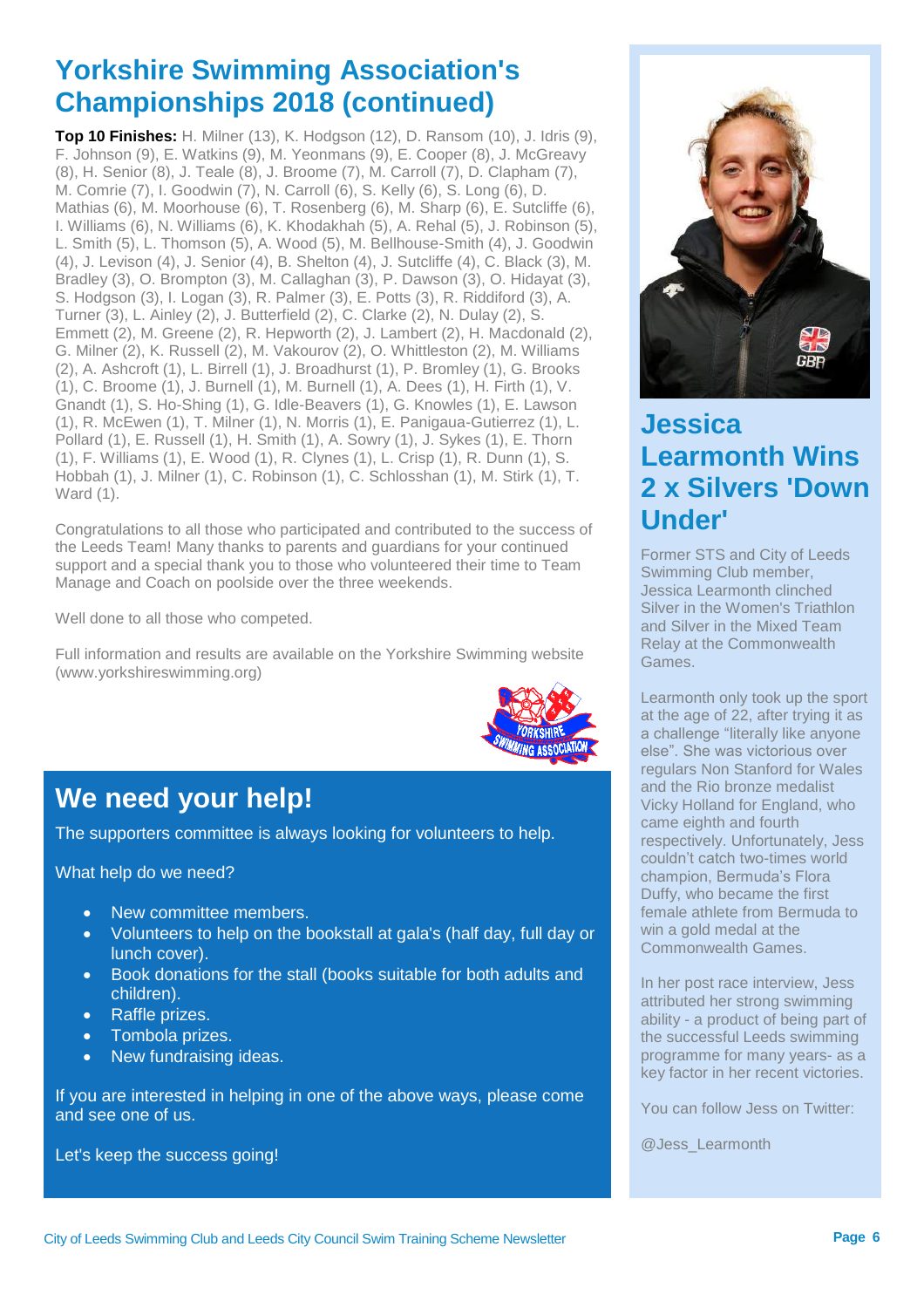## **City of Leeds S.C. "Past & Present"**



#### **James Hickman**

James was born 2nd February 1976, in Stockport.

He represented Great Britain at 3 Olympic Games (1996, 2000 and 2004). He was 5 times World Short Course Champion in the 200m Butterfly; Commonwealth Games Champion (200m Butterfly, 1998) and European Champion in the 200m Butterfly in 1999 and 2001.

James held the World Short Course Record for the 100m and 200m Butterfly from 1998 to 2001.

James currently lives In Sydney, Australia, with his wife and two children. He is still operating in the World of Swimming as the Global Marketing Manager for Speedo!

#### **What was your most challenging set in training?**

#### **You came to Leeds from Stockport Metro. What was the attraction? What made you want to join the Leeds programme?**

The opportunity to work with Terry Denison was the main attraction to me. He'd coached a group of senior swimmers and had enjoyed a lot of success. I also felt that the group of swimmers in Leeds at that time were going to give me that training push I was looking for - Gavin Meadows, Andrew Clayton, Clare Huddart and Ben Lafferty to name a few.

#### **You were the World Champion (200m butterfly) on five different occasions. What do you feel made you so successful in this event?**

I was well known for my short course swimming because of my turns and underwater kick. This was always a strength of mine. I guess I would put this down to the fact that I did gymnastics as well as my swimming when I was younger. I think this gave me a good base, I had a strong core and was good at plyometrics. I joined Leeds to Improve my ability to train and race Long Course. At the time, there were very few programmes with a 50m pool. The training I got from Leeds helped me win International long course races.

#### **What was your weekly training routine?**

My weekly training in general was 10 swim sessions (2 per day on Monday, Tuesday, Thursday and Friday and just 1 per day on Sunday and Wednesday. Saturday off). We did weights 2 or 3 times per week, depending on where we were in the season. We had conditioning before every evening session, this consisted of sit ups, press ups etc. I also had a couple of brutal massages from Rob (the former Navy PT) each week.

We did 101 x 100's, where I had to go 50m Free, 50m Fly. I was regularly doing 2.5km fly sets, say 12 x 200m and then this would be followed by a short max kick set (at the Leeds International Pool, we would go In the dive pit and do something like 10 x 75m max kick and bust the lactate up). I always felt sick doing those sets. Generally, I swam with the middle distance freestyle girls, but I did fly whilst they swam free! We had a Japanese international with us, his name was Tatsuya Kinugasa, and we trained the IM sets together. He could always kick my ass in training, swimming near his PB. This was something I could never really do (get close to my PB in training), but I could always better him in a race! My training pre-Leeds, in Stockport, was also pretty memorable! We'd do 2 x 4,000m IM's (1km of each stroke); 20 x 400m Fly; 10 x 800m Fly. The aim was to make fly as easy to swim as freestyle was!

**You represented Great Britain at an Olympic Games on three different occasions. What was It like to represent your county at such a major event?** It was incredible to compete at the Olympics and all of the other International events. The driving force for me was about my own personal performances and aiming to be number one In the world. I was (and still am) proud to be and feel lucky to be British, but it was about winning for Great Britain! Swimming Is a sport where individual performances are the feature of a team and while being part of a team Is great and a great support, it ultimately comes down to you to perform as an individual. Having said that, being on Great Britain teams with some of the other best swimmers in the country was a great motivation and very inspiring.

How did you prepare yourself for the big races? Did you have a pre-race routine? I always ate high carb easy meals the day/night before racing. It was usually Italian (pasta). I always ate a bowl of cereal the morning of racing. Frosties were my favourite! My pre-race warm up became 100% consistent for any race, regardless of how important the race was to me! I always did the same thing - some freestyle, some reverse IM's (with drill), some kick, some more IM and something fast to finish.

City of Leeds Swimming Club and Leeds City Council Swim Training Scheme Newsletter **Page 7 What characteristics do you feel made you such a successful swimmer and what advice would you give to the youngsters in Leeds, some of whom will hope to emulate your success one day?** The best advice I can give to youngsters today is to 'stay the distance'. By being consistent and training well daily, you can overtake a lot of competitors. Keep going through the tough times as there are a lot of people who don't! Before you know it, you have survived long enough and done enough training to be the best!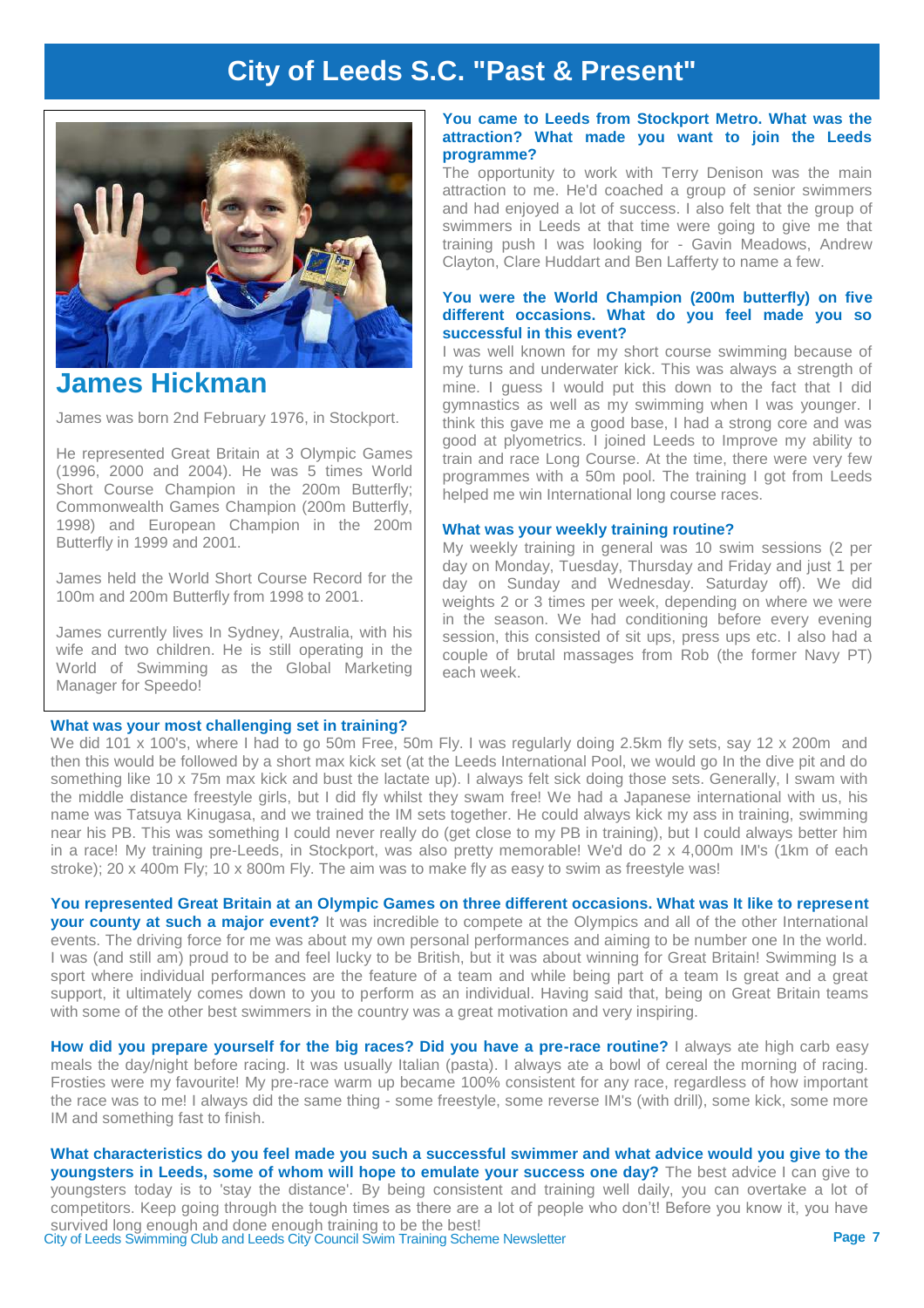### **City of Leeds S.C. "Past & Present"**

**Firstly, how did you get into swimming?** I lived in Australia for a year when I was eight years old. Over there, I started taking swimming a bit more seriously as I just loved the water. It was then when I came back to England that I became enrolled in the city of Leeds swimming scheme, and I started swimming in Kirkstall E group.

**Swimming has already taken you to so many places around the world, what is your favourite place so far?** Yes, the countries and cultures I experience is one of my favourite things about swimming. I have been very fortunate so far to visit some amazing countries. I think I would have to say my favourite place would be the Bahamas, where I went last summer to compete at the Youth Commonwealth Games. The atmosphere and different culture was incredible, and of course the weather was too. I love swimming in the sun so it was perfect for me!

**What do you eat leading into and during competitions? Do you have a favourite pre-race meal?** Leading into competitions I tend to reduce the amount I am eating due to taper, and my volume in the pool decreasing. During the lead up period I eat lots of berries, as they help with muscle recovery. I don't really have a favourite pre-race meal, as I don't tend to have many superstitions. I am always hungry so I am usually fine with anything that is on offer. Often, when I am competing internationally the food choices aren't always that great, therefore I just need to make the most of what I am offered.



#### **Ciara Schlossh**

Ciara Schlosshan was born in Leeds during September 2001.

She joined the Swimming Training Scheme in October 2010, shortly after turning 9yrs of age, from Kirkstall Leisure Centre. She progressed through every level of the scheme and now trains under the guidance of our Head Coach, Richard Denigan. Ciara has represented a multiple number of Great Britain and England Teams.

What is your weekly routine? Asides from attending school every day, as I am in year 11 currently, I swim nine times a week and do 4 gym sessions. At the moment my weekends consist of revision, though hopefully after my exams they can become slightly more exciting! My weekly routine consists of sleeping whenever I can, mostly in the car to and from training. I squeeze in work in any moments I have spare, too.

**You won a Silver Medal in the 200m Butterfly at the European Junior Championships last Summer. Has butterfly always being one of our strongest events?** No, not at all. The coaches at Leeds always seem to find it ironic that butterfly has ended up being my strongest stroke as when I was in National Age Group, I could not complete a single length butterfly! I have been told it was painful to watch. Fortunately, I can now complete a length of butterfly! I originally was good at backstroke and freestyle, and have always done IM. It was only recently that I decided to focus on fly. I would strongly recommend to all younger swimmers to carry on doing all four strokes till as late as possible. Like with me, your best stroke at the age of 11 may not necessarily be your strongest stroke later on, therefore keeping all options open is best.

**How did you manage to balance your school work with all the training you have to do? Do you have any time for socials?** I think organization and time management is key. I always know what tasks I have to complete and how much time I have to do them in. I'm not idle, and do not waste any spare moments. Its also important, of course, to balance work and swimming with resting. Most weekends I tend to chill in the evening and try to take a break from my studies and swimming. I find if I don't have periods of resting during the week, I become stressed and very tired. In terms of social events, again I just manage them around whatever time I have free. As long as I do not miss training, and I have completed all school tasks I set out to do, then I will happily meet up with friends and enjoy myself.

**What's the most challenging set you have had to do in training?** I can't think of a set in particular, because if I am being honest Richard gives us some very hard sets quite frequently! I would say there are periods within my training cycle in which I find training in itself very challenging. These are periods when the volume is very high in training, and we get little recovery on weekends or during the week. Mentally and physically it is very tough, so therefore I find the sets particularly hard.

**Finally, when is your next big event we can expect to see you compete in?** At the beginning of July I am competing in my third and final European Junior Championships in Finland. I will be competing in the 100m and 200m butterfly, and I am looking to better my silver medal from last year. I always love racing, particularly for Britain, as it really highlights the hard work I have put in throughout the year and the sacrifices I have made. I have a big block of training and many exams to look forward to before then but hopefully I will perform!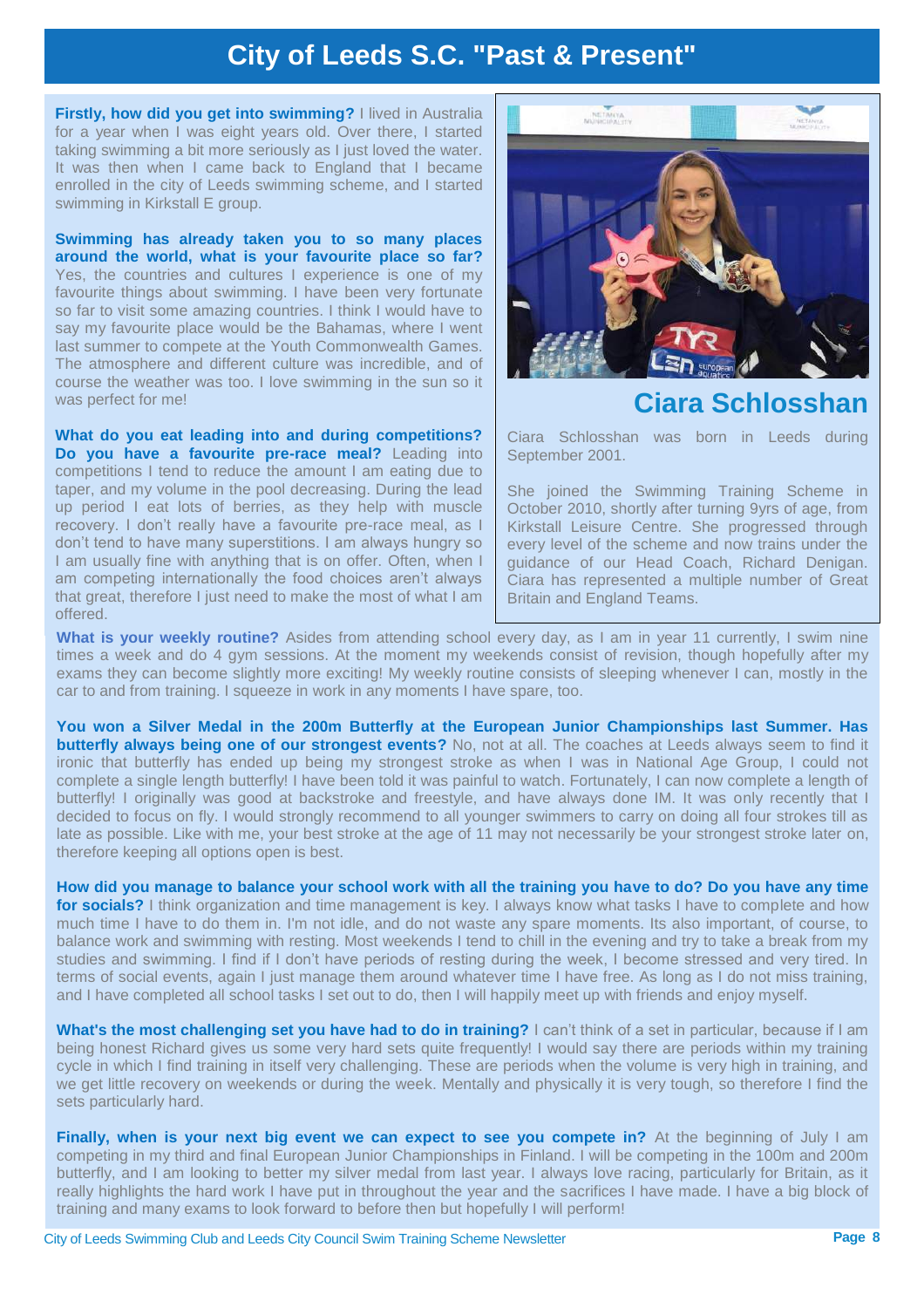## **British & Home Nation Summer Championships 2018**

The Summer Championships and the three home nation summer meets continue to form part of the broader Performance Pathway Strategy aimed at supporting the UK's junior swimming talent on their journey towards senior medal-winning international performances.

Entry to these key end of season events is by invitation only, from performances recorded in the designated Qualifying Window. This year, the qualifying window is 1st March - 28th May 2018. The 24 top ranked swimmers in each event in each age grouping (see table 1, below) will be invited to attend the British Summer Championships, with the exception of the 800m and 1500m events where the top 18 will be invited.

The next fastest 'Home Nation Competitors', in an individual event, (20 competitors in all events except the 800m & 1500m Freestyle which will be 15 competitors) with a Swim England affiliated club as their Ranked Club, will be invited to compete in the Swim England National Summer Meet 2018.

#### **Table 1: Age Groups for Summer Competitions 2018**

| <b>Girls</b>    |                   | <b>Bovs</b>                     |
|-----------------|-------------------|---------------------------------|
| <b>British</b>  | English           | <b>British &amp;</b><br>English |
| 13/14yrs        | 12/13yrs          | 13/14yrs                        |
| 15yrs           | 14 <sub>vrs</sub> | 15yrs                           |
| 16vrs           | 15vrs             | 16vrs                           |
| <b>17/18yrs</b> | 16vrs             | <b>17/18yrs</b>                 |
| $19$ vrs +      | 17 $vrs +$        | $19yrs +$                       |

British Swimming Rankings can be found online at the following URL:

www.swimmingresults.org

## **Meet Entry Guide**

Entering competitions can be confusing. There are entry times, consideration times and qualifying times, 50m and 25m competitions and Open Meets, Graded Meets and Championship Events. What should you be entering, how do you enter and where can you find those times that you can't remember?

Hopefully this guide will help you through this minefield and make the whole process of entering meets more understandable. There are four different levels of meet that swimmers and parents need to be aware of. These are:

- Level 1 Meet Long Course, minimum standard qualifying time (i.e. County, Regional, National Championships)
- Level 2 Meet Short Course, minimum standard qualifying time (i.e. County, Regional Championships)
- Level 3 Meet Either Long/Short Course, no faster than National Qualifying Times (i.e. City of Leeds B Grade)
- Level 4 Meet Either Long/Short Course, no qualifying times (i.e. Development Gala)

After identifying which meets you will be required to attend by checking the Competition Planner on the City of Leeds Swimming Club website or the club's notice board at the JCCS, you will need to print the relevant entry form from the City of Leeds Swimming Club Website. The entry forms can be found at www.swimleeds.org.uk/meets/upcoming-meets.php. You then need to select the required meet and from the right hand side of the page select 'Entry Form (Leeds Swimmers ONLY).

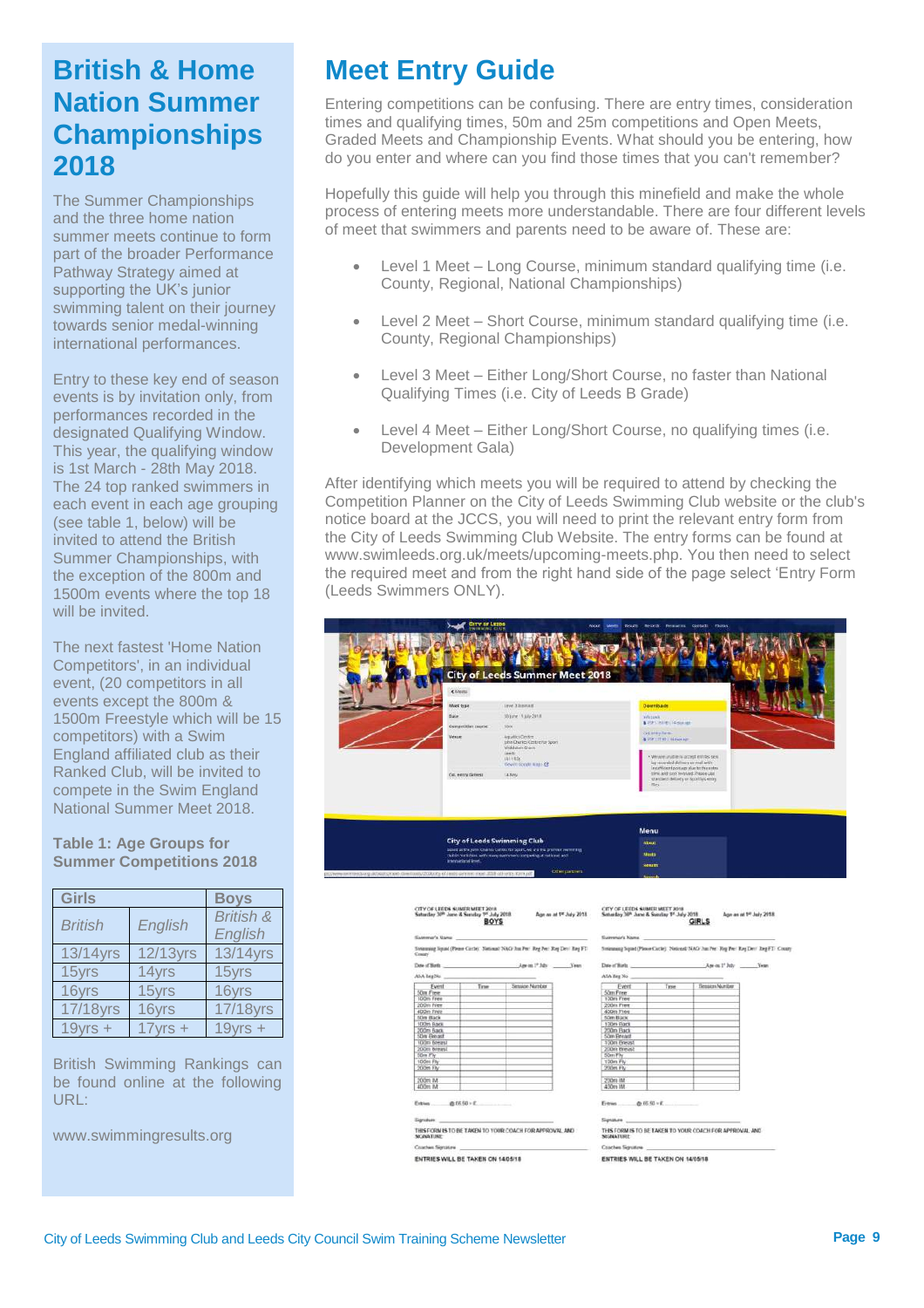## **Meet Entry Guide (Continued)**

After printing the entry form you need to fill out the required details. These include the swimmers name, squad, age on day (the last day of the event or championships), ASA number and the events they wish to enter. You should always check with the swimmers coach to confirm which events they will be required to enter although often this is left up to the swimmer or decided by qualifying times. Finally you will need to fill in the entry times for the events that the swimmer wishes to enter. When filling in entry times there are some things that you will need to consider.

*Qualifying Times:* A qualifying time is a time you have to be faster than to automatically qualify.

*Consideration Time:* A consideration time, is a time you have to be faster than to enter. If the meet is oversubscribed then the consideration times may be changed. This is usually done by changing the consideration times for all events by a percentage until the maximum number of entries is reached.

*Graded Meet Qualifying Time (Not faster than times):* For graded meets you cannot enter if your child is faster than the Qualifying time. It is the responsibility of parents and swimmers to find and fill out their entry times and ensure that they meet the entry criteria for the meet. It is advisable that parents keep a record of best times and swimmers should know their best times. If for any reason you don't have best times recorded they can be found on the British Swimming biogs (https://swimmingresults.org/biogs/). By entering a swimmers ASA number or surname you can search their current best times or their historical best times.

Once the entry form is completed it should be taken to the swimmers coach to be signed (you will not be allowed to enter a meet if the form is not signed), then taken to the Help Desk or the Denison Suite on a Monday night along with payment on the entry date, which can be found on the competition planner and at the bottom of the entry form. Entries will only be able to be accepted on the entry date as this is when the club officials will be present to accept the entries. Members of the Swimming Training Scheme will not be allowed to enter any competitions without a Swim England Registration Number.

If the entry times do not meet the entry criteria or if the meet is oversubscribed it may be that your entry is rejected. This is controlled by the meet organiser and not the City of Leeds Swimming Club. Rejections will be posted on the City of Leeds Swimming Club notice board and you will be able to get a refund of your entry money from the Help Desk or the Denison Suite on a Monday night.

## **Useful Websites for Meet Entries**

**Yorkshire Qualifying Times** *(www.yorkshireswimming.org > Speed Swimming)*

**NER Qualifying Times** *(www.swimnortheast.org.uk > North East Region > Disciplines > Swimming)*

**British Swimming Championship (Trials) Qualifying Times & Selection Policies** *(www.britishswimming.org > Performance > Swimming)*

**British Swimming Rankings** *(www.swimmingresults.org)*

**Swimming Conversion Calculator (Short Course to Long Course or vice-versa)** *(www.swimcalc.com > Convert)*

## **More International Team Selections**

Just weeks after receiving confirmation that Leah Crisp and Ciara Schlosshan had been selected for the European Junior Championships, the City of Leeds Swimming Club and Leeds City Council were delighted to learn that the following swimmers have been selected for International Competitions:

England Talent Junior Team competing in Marseilles:

Tia Ward Leah Crisp Rebecca Clynes

Craig Robertson and Tim Jarrett have also been selected as Team Staff.

Great Britain Team competing at the World School Games in Morocco<sup>-</sup>

Sophie Hobbah Rebecca Clynes

Congratulations to the above! We wish you all the very best... enjoy representing your country!

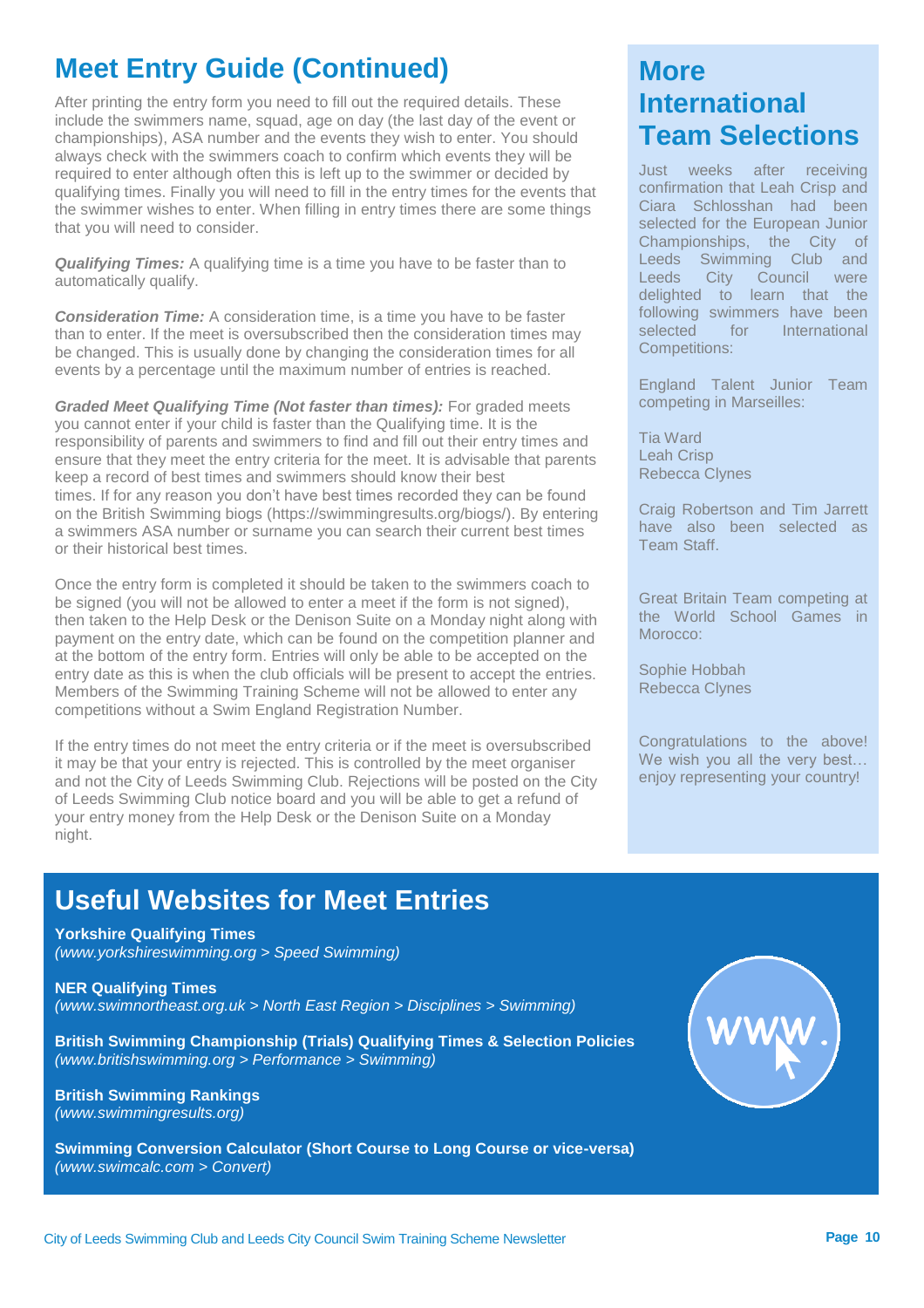# **"Fueling Station"**

You couldn't use dirty Diesel to fuel a Fighter Jet, so why use 'dirty' foods to fuel your body?

Below is a short guide to fueling your fighter jet on race day courtesy of Andy Shepherd at Absolute Nutrition. We're confident that each athlete can find something they like to build in to their competition (and training routines) on a daily basis. Please pay extra attention to the Hydration chart; de-hydration has a negative impact on concentration and is the most common cause of headaches in young athletes.



# **Competition Eating**

#### **Breakfast**

Stick to your normal habits where ever possible Don't be tempted by poor choices Consider your normal portion sizes

#### **Buffett Options**

- Comflakes
- Bran flakes
- Weetabix
- Eggs (Poached / Scrambled)
- · Beans
- · Toast
- · Yoghurt
- Cheese (small portions)
- Cooked meats
- Fruit / Fruit juices

Consider taking a zip lock bag to take some foods from breakfast for the remainder of the day

#### **Pre Race**

#### 2 hours or more before Slow release foods. Whole foods where ever possible e.g. pasta with colours (vegetables or salad).

**30 - 60 minutes** Quicker releasing energy. Similar to pre-training snacks. Yoghurt · Fruit · Soreen · Milk **Hydration** Ensure adequate intake of fluids throughout the day Minimise fluids which will cause dehydration such as caffeinated drinks (coffee / tea / fizzy

drinks)

Aim for between 1 - 3 on the pee colour chart upon waking. This will show a good level of hydraton



Where ever possible simulate your training recovery snacks. Treat each warm up and race/swim down as a miniature session.

Options might include · Flapjack

- · Rice Cakes / Ryveta
- Fruit (fresh, dried, cans, pots, juice) Rice pudding can / pots or Yoghurt
- Plain popcorn
- **Nuts and Seeds**
- Soreen / Malt loaf



#### **Evening Meals**

Include a mixture of protein, carbohydrate, and colours in the form of salad or vegetables

Try to balance your day, for example if all the snacks throughout the day have been carbohydrate based, don't choose pasta for evening meal. If most of the day has been protein based, pick a higher carbohydrate meal. Be conscious of portion sizing, stick to a standard meal don't over load your plate. It's better to have a normal portion and then snack again later on than over eat in your evening meal.

Finish your meal with a healthy pudding e.g fruit or voghurt, not double chocolate fudge cake.

@2015 Absolute Sports Nutrition 1 07800905723 I andrew.shepherd@absolutesportsnutrition.co.uk I www.absolutesportsnutrition.co.uk

# **Adrian Moorhouse Scholarship for Crisp!**

The Adrian Moorhouse Scholarship is in place as recognition of the outstanding achievements by Adrian Moorhouse M.B.E. in establishing the 100m Breaststroke World Record in 1989 and equaling it twice in 1990. The scholarship is awarded each year to a promising young swimmer In the Yorkshire Region.

This year, our very own Leah Crisp was awarded with the scholarship. The scholarship provides financial support towards competition expenses (domestic or international) and/or assistance towards ongoing swimming expenses.

Congratulations to Leah, from all of us in Leeds!

More information about Adrian Moorhouse can be found on our club website:

www.swimleeds.org.uk/swimmers/adrian-moorhouse Above: Leah receives the award from Yorkshire ASA President

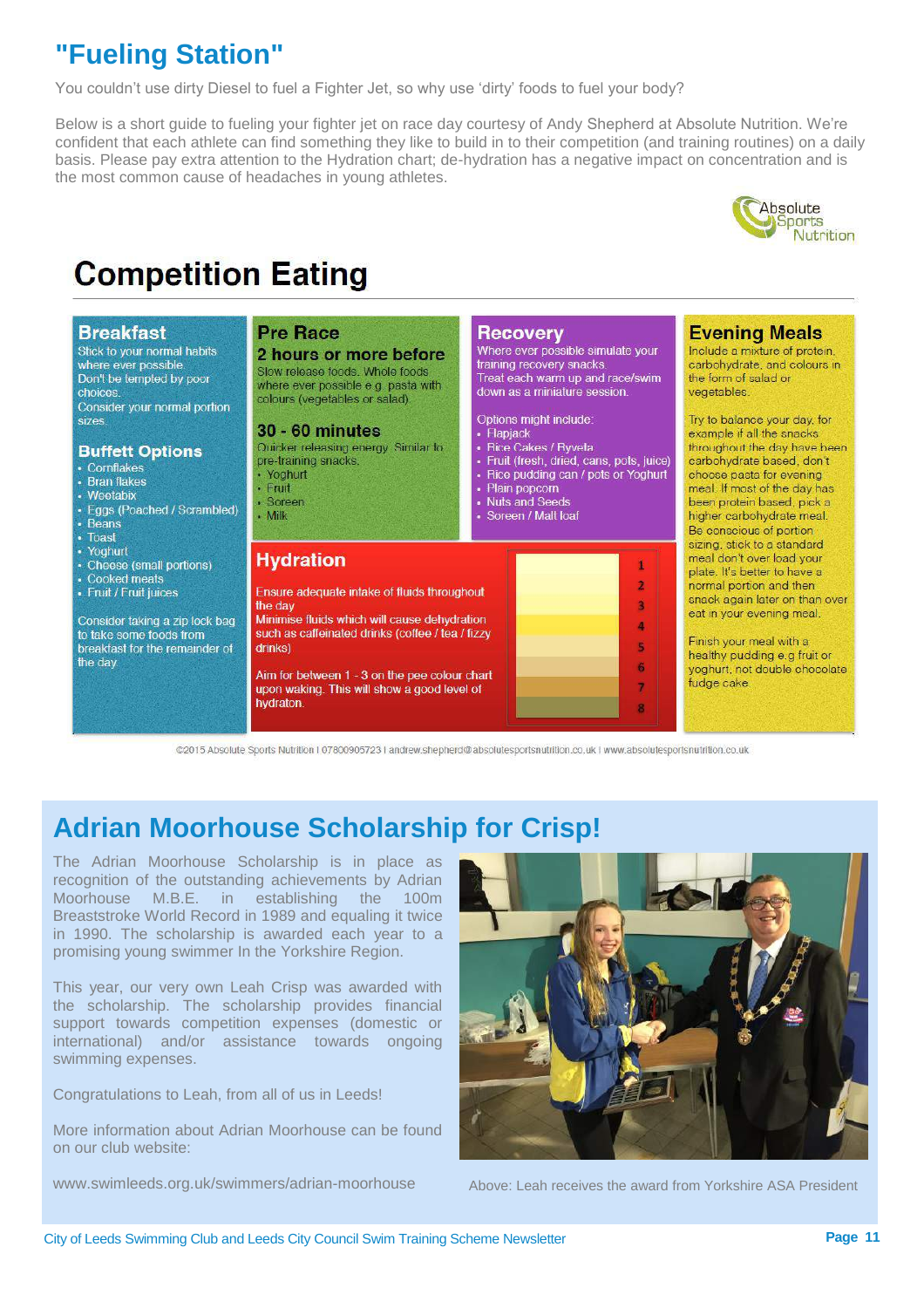### **Coaches Reports**

#### **County East**

I hope everyone had a good Easter and got stuck into lots of chocolate!

Janet and I have been really impressed with the hard work that everybody in County East Squad have been putting in this season! We have upped the metres in training to the most so far and everybody is coping really well!

Good luck to everyone competing in the gala this weekend, we know there will be many more PB's to come from you all.

We are loving the effort in the 'pass out' sets!

Keep putting in the hard work team!

**Thanks** 

Tom & Janet

#### **County West**

A big hello to Sonia Horac-Bubuianu our new Assistant Coach on the group who will coach alongside Lyn. I know you will all make her feel welcome.

Well done to all the swimmers who swam really well in the recent Spring Development Gala. The group recorded some fantastic personal best times.

Congratulations to Matthew Roberts and Eva Stacey who have recently moved up and a warm welcome to the new swimmers who have recently joined the group from Stage 8 Competitive Swimming.

Keep working hard into the Summer.

Lyn & Sonia

#### **Regional Fast Track Squad**

Having recently taken over from Phil as the Lead Coach to Regional Fast Track Squad, I have been impressed with the work ethic and the improvements of the group as the sessions have become more challenging and more technical.

Everyone comes with a smile on their face, making it very easy to coach the session! All we need is a bit more listening from certain people, and we will be smashing personal bests.

With the 'Sheffield Summer Meet' for the 9/10 year olds, and the 'Summer Development Gala' for the younger members of the group approaching, we need to continue the great work so far to ensure some big PB's to finish the 2017/18 season!"

Keep it up kids.

Joe & Harvey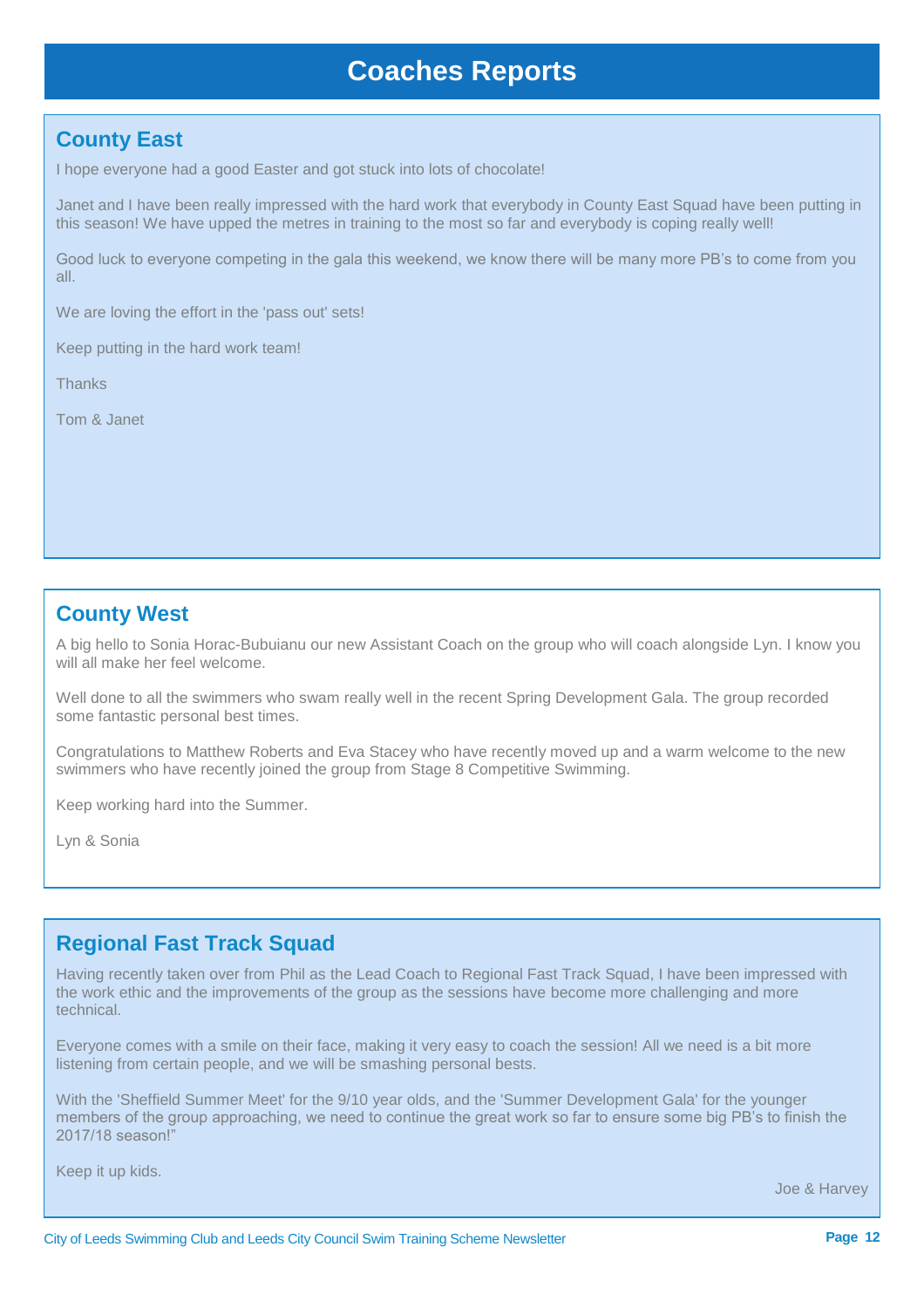## **Coaches Reports**

#### **Regional Development**

Well done to those swimmers who competed in the City of Sheffield March Madness Meet. The squad achieved a whopping 148 PB's out of 163 swims and 12 more Yorkshire qualifying times.

With the Harrogate and B.O.K meet just around the corner I hope you are all looking forward to racing and posting some fast times. You are all training very well at the moment and hopefully the hard work will pay off.

Well done to Isabel Sykes, Lauren Lilley and Lucia Dunhill on their promotion to Regional Performance and a special mention to Zac Jones who achieved his first Yorkshire time at the Spring Development Meet.

Keep up the hard work guys.

"No matter how you feel, get up, dress up, show up and never give up!"

Kevin & Kim

#### **Regional Performance**

We have had a great start to 2018 after having one of the most successful Yorkshire Championships to date, contributing a total of 7 GOLDS, 6 SILVERS, 6 BRONZES, 57 4-10 FINALISTS!!

We would also like to welcome Lucia Dunhill, Lauren Lilley and Isobel Sykes to Regional Performance. They have been outstanding in their work ethic and application over the past few weeks and we have no doubt that they will continue to progress! Well done girls!

Training intensity and volume have been progressively increased over the past few weeks and it is great to see you all rise to the challenge! We need to keep striving to be better today than what we were yesterday through Swimming Smarter, Faster and with better skills. Keep aiming to attend all of your required sessions, especially mornings and Friday nights before a competition to ensure to never miss an opportunity to better yourself!

Further Congratulations to Joseph Levison, Kourosh Khodakhah and Harry Senior who have been selected onto the Swim England County Pathway Programme 2018. This is a result of their outstanding performances at the Yorkshire Championships! Well Done Boys!

We also have the sad news that Harrison will be leaving us! I am sure you will agree that he has been a great asset to the group and a loyal servant to the programme as a swimmer and coach over the past decade. Please join us in wishing him the very best of luck in his future endeavors.

Good Luck everyone over the coming months, there are some great opportunities to swim FAST & SKILLFUL so let's make sure we rise to each and every occasion.

Craig & Harrison

#### **Junior Performance**

The months until the end of the swim year are disappearing fast. The squad performed admirably at the Yorkshire's with some podium places (Jessica Teale; Jamie Broome; Adam Wood; Maxim Voukourov) and finals (Phoebe Dawson; Rosie Hepworth; Joseph Burnell; Niamh Morris; Lucy Pollard and Aimee Sowry) well done.

The focus has now got to be finishing the year with the best result possible which means a continued effort in training and ensuring race preparation is equally meticulous. Your goals for the year should be in touching distance so maintain your endeavour.

Work hard and I'm sure success will follow.

Sorry no poem this time.

Alan